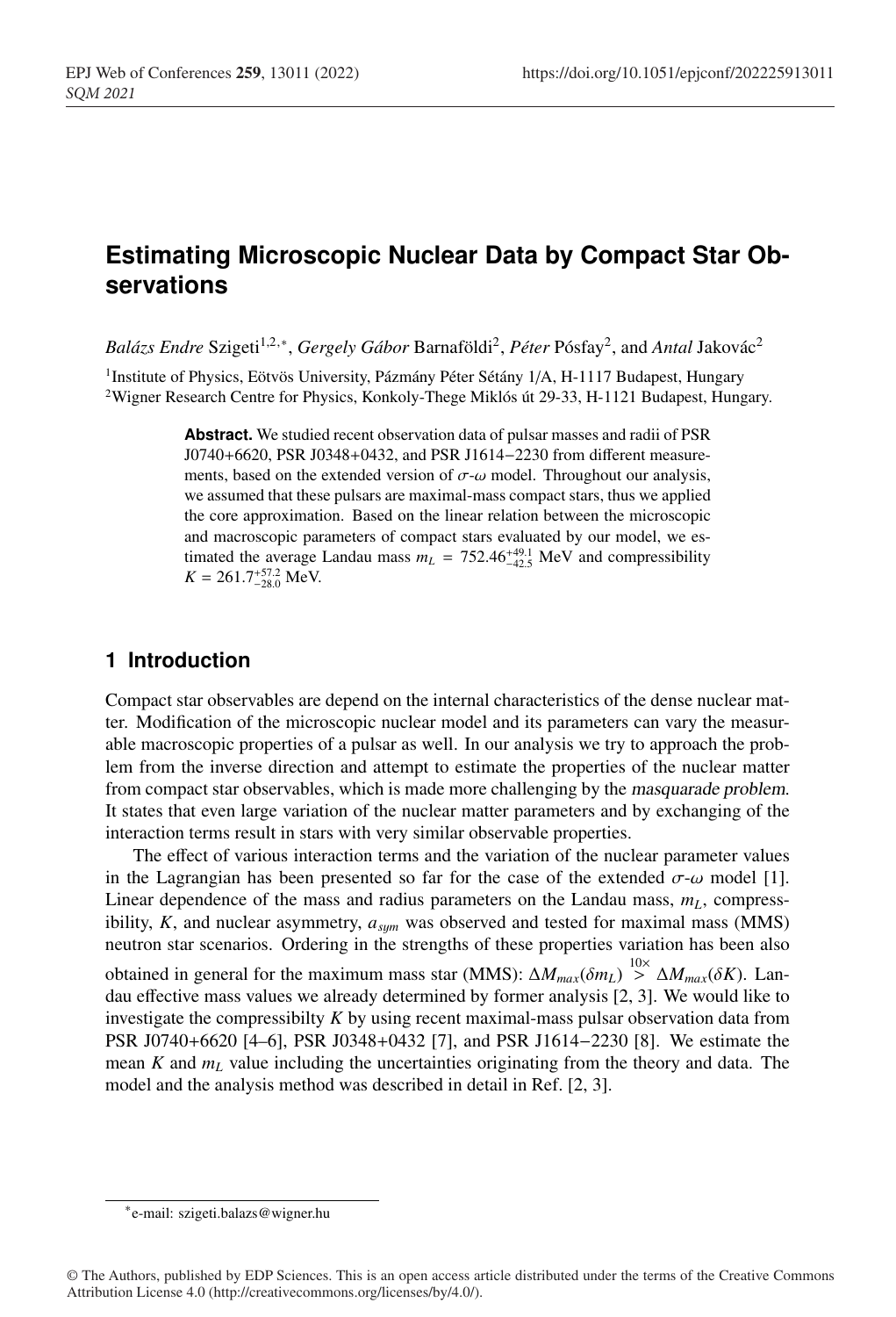#### **2 The Model and the Equation of State**

One of the most commonly used model to describe the interior structure of the compact star is the  $\sigma$ - $\omega$  model, which can be naturally extended by further interactions [1, 9]. This model describes protons, electrons, and neutrons in  $\beta$ -equilibrium and approximates the nuclear force by introducing the  $\sigma$ ,  $\omega$ , and  $\rho$  meson with higher-order self-interaction terms for the  $\sigma$  meson. In our study we would like to focus on the connection between macro- and microscopical parameters, which led us to estimate nuclear parameters with high precision from pulsar data based on this model. The Lagrangian of the corresponding to the  $\sigma$ - $\omega$  model is,

$$
\mathcal{L} = \overline{\Psi} \Big( i\partial - m_N + g_{\sigma}\sigma - g_{\omega}\phi + g_{\rho}\rho^a \tau_a \Big) \Psi + \overline{\Psi}_e \left( i\partial - m_e \right) \Psi_e - \lambda_3 \sigma^3 + \lambda_4 \sigma^4 \qquad (1)
$$
  
+  $\frac{1}{2} \sigma \Big( \partial^2 - m_{\sigma}^2 \Big) \sigma - \frac{1}{4} \omega_{\mu\nu} \omega^{\mu\nu} + \frac{1}{2} m_{\omega}^2 \omega^{\mu} \omega_{\mu} - \frac{1}{4} \rho_{\mu\nu}^a \rho^{\mu\nu} \sigma + \frac{1}{2} m_{\rho}^2 \rho_{\mu}^a \rho^{\mu a} \,,$ 

where  $\Psi = (\Psi_n, \Psi_p)$  is the vector of proton and neutron fields,  $m_N$ ,  $m_{\sigma}$ ,  $m_{\omega}$ ,  $m_{\rho}$  are the masses of the nucleons and  $\sigma$  is the scalar-, and  $\omega$ ,  $\rho$  are (iso-)vector mesons respectively. Moreover  $g_{\sigma}$ ,  $g_{\omega}$ , and  $g_{\rho}$  are the Yukawa couplings corresponding to the nucleon-meson interactions. The kinetic terms corresponding to the  $\omega$  and  $\rho$  meson can be written in the following forms,

$$
\omega_{\mu\nu} = \partial_{\mu}\omega_{\nu} - \partial_{\nu}\omega_{\mu} \text{ and } \rho_{\mu\nu}^{a} = \partial_{\mu}\rho_{\nu}^{a} - \partial_{\nu}\rho_{\mu}^{a} + g_{\rho}\epsilon^{abc}\rho_{\mu}^{b}\rho_{\nu}^{c}.
$$
 (2)

We are taking the mean-field approximation at zero temperature and finite chemical potential of this model. Although in the Lagrangian we can consider the fluctuations of the  $\omega$ and  $\rho$  vector meson fields, but because they are relative heavy their contribution can be neglected in the loop-integrals, only the  $\omega_0 = \omega$  and  $\rho_0^3 = \rho$  components gives non-zero value, due to symmetrical reasons but kinetic terms are disappeared. From this point the free energy corresponding to the model can be calculated as it is described in for example in Ref. [10]:

$$
f_T = f_F \left( m_N - g_{\sigma} \sigma, \mu_p - g_{\omega} \omega + g_{\rho} \rho \right) + f_F \left( m_N - g_{\sigma} \sigma, \mu_n - g_{\omega} \omega - g_{\rho} \rho \right) + f_F \left( m_e, \mu_e \right)
$$
  
+ 
$$
\frac{1}{2} m_{\sigma}^2 \sigma^2 + U_i(\sigma) - \frac{1}{2} m_{\omega}^2 \omega^2 - \frac{1}{2} m_{\rho}^2 \rho^2,
$$
 (3)

where  $\mu_p$ ,  $\mu_n$  and  $\mu_e$  are the proton, neutron, and electron chemical potential respectively. The *f<sub>F</sub>* term describes the free energy contribution corresponding to one fermionic degree of freedom [1]. For the fit of the free parameters of this model the nuclear saturation data were used [11], except for the Landau mass. Then after getting the optimal Landau mass value, we estimate the values for the compressibility as well. These two parameters are kept free and determined by comparing the mass radius diagrams corresponding to different values of the Landau mass to neutron star observations. The asymmetry energy plays negligible role on the mass and radius values of the maximal mass compact stars as it was pointed out in Ref. [1]. For the general relativistic description of the compact stars we assumed the usual static picture in spherically symmetric space time. We calculated the mass-radius diagram by the wellknown Tolman – Oppenheimer – Volkoff equations (TOV). To focus our investigation on the effect of the nuclear matter we integrated the TOV equations, and we employed a stopping condition for the integration based on Ref. [1]:  $p(r = R') = p_0$ . Here,  $p_0$  is chosen such a way that the integration stops at the core of the neutron star, so the integration does not take into account the effect of the crust and the low density EoS. To get a good approximation for  $p_0$  we used the well known BPS nuclear equation of state which is used to describe the crust of neutron stars [12]. We used the highest pressure value for  $p_0$  where the BPS EoS can still be considered valid.

The calculated *R'* in this case corresponds to the radius of the neutron star core. The mass and radius data calculated this generally can be considered a conservative approximation of the neutron star parameters, however in the case of the maximum mass star the deviations from the normal case are insignificant [1].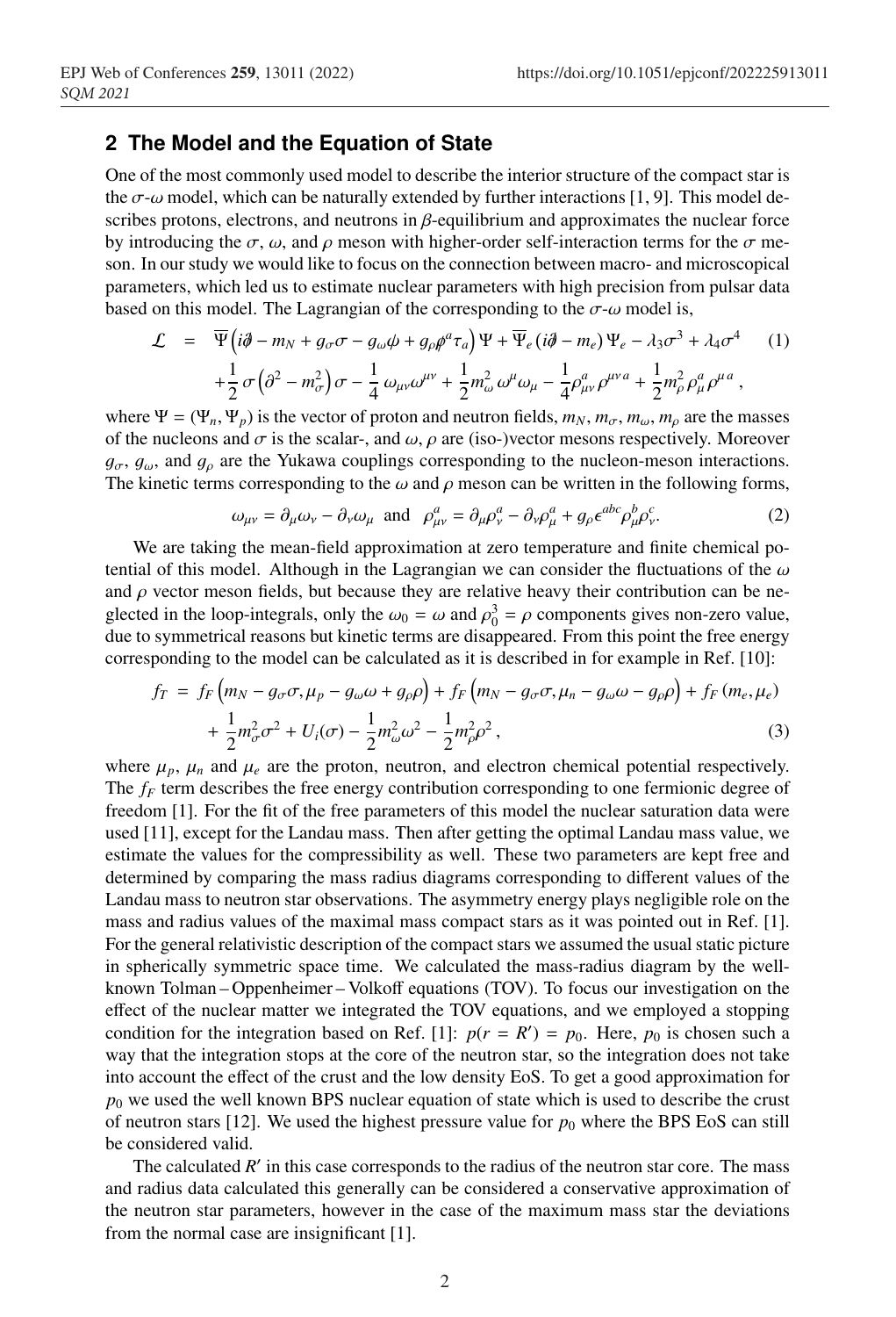### **3 Results**

Assuming maximal mass stars, we found linear dependence of both observables, the mass and radius of the maximal mass star,  $M_{maxM}$  and  $R_{maxM}$  on the  $m<sub>L</sub>$ , where we used the saturated nuclear matter for the compressibility and asymmetry energy. The functions were fitted independently with 0.8% and 17% theoretical uncertainty, respectively, following Ref [1]:

$$
M_{maxM}[\text{M}_{\odot}] = 5.418 - 0.0043 m_L[\text{MeV}], \qquad (4)
$$

$$
R_{maxM}[\text{km}] = 19.04 - 0.0104 \, m_L[\text{MeV}] \,. \tag{5}
$$

After we fixed the Landau mass by the MMS observation we can also obtain a oneparameter linear equation between the compressibility, *K* and the mass and radius of the MMS compact star with  $\leq 2\%$  and  $\leq 14\%$  theoretical uncertainty,

$$
M_{maxM}[M_{\odot}] = 1.940 + 0.000880 K [MeV], \qquad (6)
$$

$$
R_{maxM}[\text{km}] = 9.248 + 0.00718 \, K \, [\text{MeV}] \,. \tag{7}
$$

One can see that the *K*-equations (6) and (7) have positive gradient which means that increasing compressibility makes an MMS compact star more larger and massive. Using these derived equations and pulsar observation data we obtained the optimal Landau masses, and compressibility values for each compact object in Table 1. We also determined the average of Landau masses  $m_L$  = 752.46<sup>+49.1</sup> MeV and mean compressibility  $K = 261.7^{+57.2}_{-28.0}$  MeV, which agrees well with the saturated nuclear matter data and with our recent works [2, 3]. In contrary, calculations of *R<sub>maxM</sub>* by eqs. (5) and (7) present large uncertainties, especially in case of radius data from Ref. [6], thus core approximation might not be valid, due to the softer EoS and its relevant contribution to the crust. This result in  $a \ge 1$  km larger radius.

**Table 1.** The Landau mass,  $m<sub>L</sub>$  and compressibility, *K* values evaluated via eqs. (4)-(7) from measured pulsar masses and radii data denoted by '∗', and assuming that these are maximal-mass neutron stars.

| Ref. | Pulsar         | $M_{maxM}$ [M <sub>o</sub> ] | $m_l$ [MeV]                  | K[MeV]         | $R_{maxM}$ [km] |
|------|----------------|------------------------------|------------------------------|----------------|-----------------|
| [4]  | PSR J0740+6620 | $\approx$                    | 748.39                       | 351            | $+1.06$         |
| [7]  | PSR J0348+0432 | 2.01                         | 785.25                       |                |                 |
| [8]  | PSR J1614-2230 | - 97<br>-0.04                | 20.4                         |                | –0.80           |
| [6]  | PSR J0740+6620 | 2.07                         | 15.5                         |                |                 |
| [6]  | PSR J0740+6620 | $2.64^{+}$<br>-0.65          | 125                          | 178            | 0.98            |
| [5]  | PSR J0740+6620 | $2.08^{+0}$                  | $12+16.9$<br>'69.<br>$-16.9$ | +54.8<br>-54.8 | $-0.41$         |
|      |                |                              |                              |                |                 |

On the Fig. 3 we plotted the projections of the  $M_{maxM}(m_L, K)$  and  $R_{maxM}(m_L, K)$  curves, where the *K*-dependent one-parameter linear equations are determined for various  $m<sub>L</sub>$  values. Pulsar mass and radii data from Table 1. are also plotted with color markers, where the error bars include both theoretical uncertainties from the phenomenological approach and errors from the astrophysical observation. Our results agree well with our previous results [1, 3] and also with a Bayesian analysis carried out on this extended  $\sigma$ - $\omega$  model [2, 3].

### **4 Summary**

Macroscopical compact star observation parameters and microscopical superdenes nuclear matter properties has been formulated in Refs. [1–3]. This has been validated in the liu of the recent NICER [6] and NICER+XMM-Newton [5] data. We find that the concept of MMS star is valid, until the core approximation stands. Microscopic nuclear parameter values: mean Landau mass  $m_L = 752.46^{+49.1}_{-42.5}$  MeV and compressibility  $K = 261.7^{+57.2}_{-28.0}$  MeV were given.